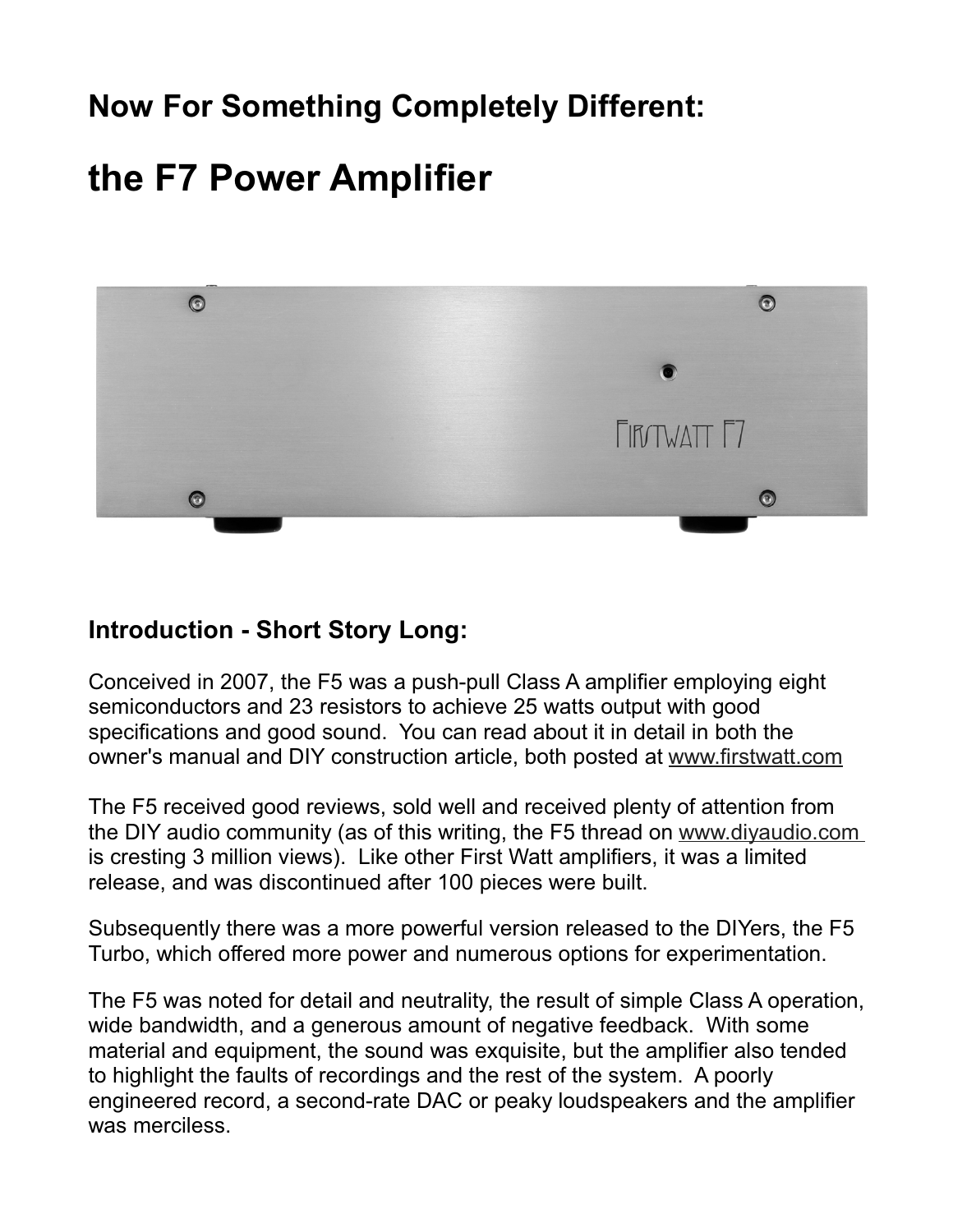Since then I have spent time mostly exploring other kinds of design approaches to amplifiers, but I always meant to come back to the F5 to see how it could be improved. Mostly I was looking for two things – better sound and an even simpler circuit. The desire for a simpler circuit is self explanatory – apart from the aesthetic, I imagine that simpler circuits tend to sound better. (Because I build them myself, I will add cheapness and laziness to my motivations.)

I envisioned a circuit with only four transistors and four resistors – the bare minimum for an amplifier of this type, where all the Fets are operated in Common-Source mode, giving both voltage and current gain. Two complementary input Jfets drive two complementary power Mosfets, and the output voltage is fed back to the Source pins of the Jfets in what is commonly called "Current Feedback" (CFA).

The schematic looked like this:



In such a simple circuit, there are opportunities for improving performance by careful choice of transistors, resistor values, voltage and current values and precise matching of parts. I built up a number of such amplifiers evaluating both the measurements and the sound, and after a while a very nice little amplifier emerged. That it (and the F5) resembled Plantefeve's *Profet* was testament to his fine work.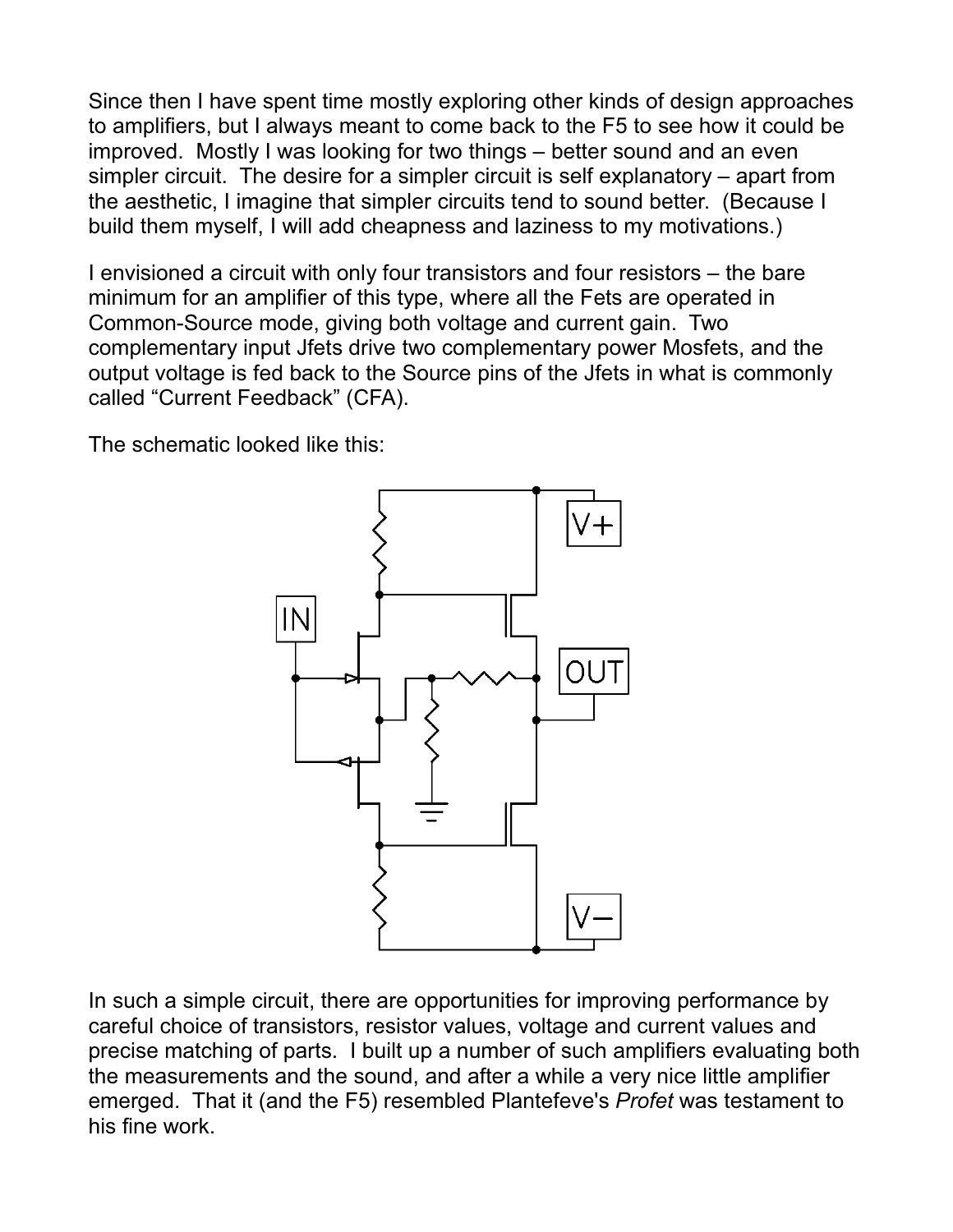It had most of what was on my wish list:

Very wide bandwidth

Low distortion and noise

Large Class A operating region

Less feedback

No degeneration in the output stage

Very low thermal distortion and drift

No capacitors or transformers (apart from the power supply)

Looks like a great laundry list. I thought the amplifier sounded pretty good, but after a time the consensus was that it was kind of polite, not as musically involving as some other examples. One area where the amplifier fell "objectively" short was the output impedance. Most of your "better" amplifiers have higher damping factors like 20 or 100, and this amplifier was only about 5 or so, typical of a simple Common-Source topology and low negative feedback.

The damping factor, which is the inverse of the output impedance, determines the flatness of the amplifier response when the load impedance varies and is important to the transient response of reactive loudspeakers, which is just about all of them.

You could argue that single-ended tube amplifiers sound good and don't have much damping factor, and you would be right, but I'm not trying to duplicate single-ended tube amplifiers here – the First Watt SIT amplifiers, doing a decent solid-state emulation of Triodes, represent that genre nicely. I'm shooting more for the sound of *The Beast With a Thousand JFETs* but with obtainable parts.

I tried other Fets, varied the the feedback network values and tweaked the gain symmetry. These efforts delivered a little more warmth and dimensionality, and about a year ago I decided to go ahead and build a small pilot run in anticipation of a product release – after all, it was a perfectly *nice* amplifier.

Still, I was not really satisfied, so I created new printed circuit board artwork, adding cascode operation to the input stage and doubling up the output devices. This version had a little more control, but still fell short.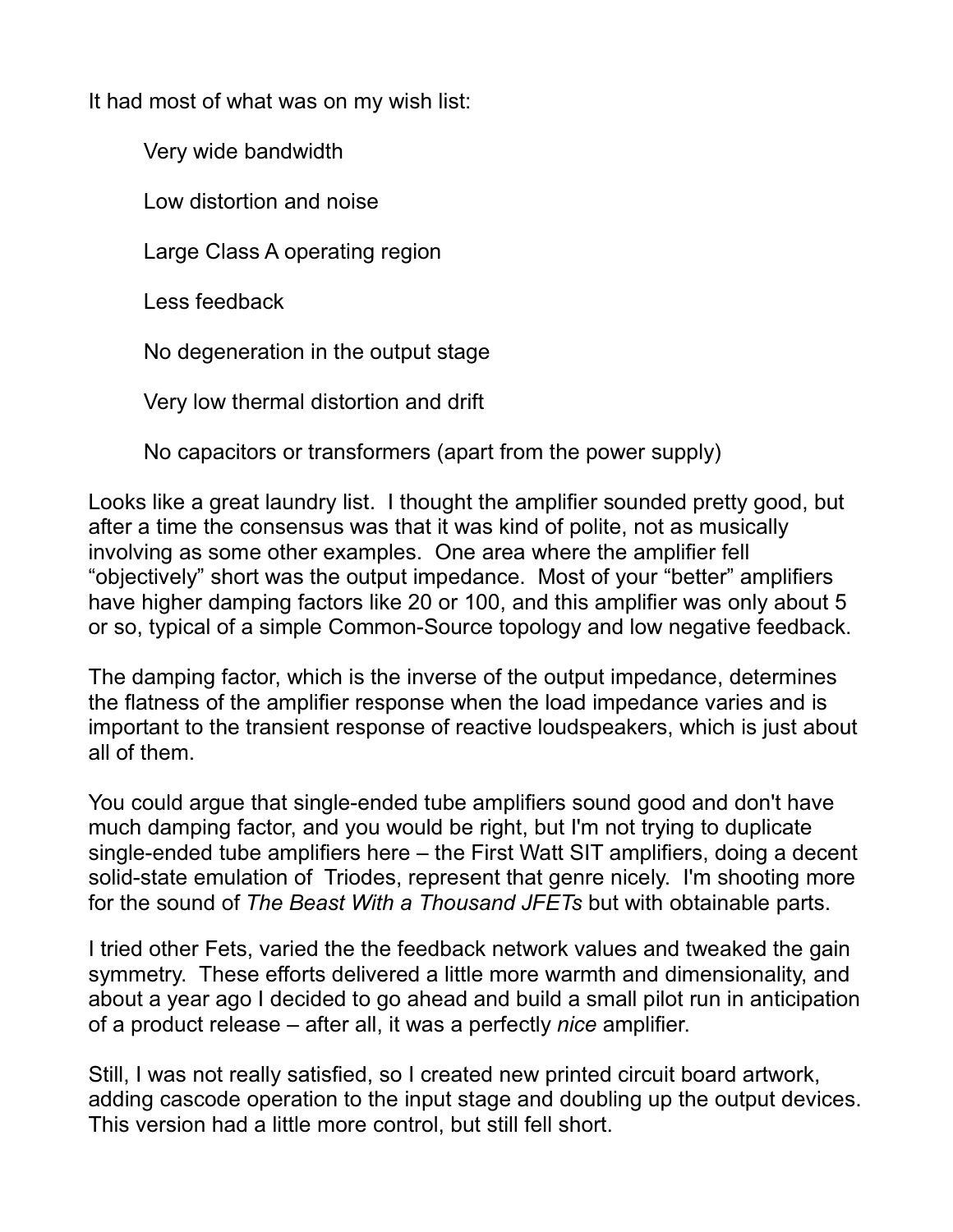So...

I went back to the original simple design. On the wall in my lab is a little box with a glass window labeled:

# *DANGER - POSITIVE FEEDBACK*

I broke the glass. Inside was a single resistor.

And I put that resistor in the amplifier...

A little explanation is in order. The relationship between an amplifier and a loudspeaker is a bit like a dance. Both sides have their own complexities, but the point is for them to get along well. The amplifier designer, not generally having control of what speaker is used, usually chooses the amplifier as the dominant partner by making it a pure *voltage source*. In the typical *voltage source*, negative feedback in the amplifier is used to define the voltage across the loudspeaker regardless of the current through the speaker. This represents the "have it my way" approach to amplification, and large hardware with lots of feedback are good at this. Most loudspeakers are designed around the assumption of a low impedance voltage source.

The F7, a nice little Class A amplifier with hardly any feedback does not have the brute force advantage. It resorts to a stratagem that makes the dance a little more like a Tango.

Modest amounts of negative feedback are balanced in counterpoint to small amount of positive current feedback, creating an equilibrium where the output impedance approaches zero, improving transient and frequency response.

Of course you can achieve a similar effect with tons of negative feedback, but I think this is more elegant and sounds better. For brevity, I will call it "*PCF".*

Also, I put more capacitance in the power supply and found a clever way to further reduce the effect of high frequency DAC noise and environmental RF.

This is a different amplifier. The diversity of audio taste being what it is, not everyone will prefer it. I presume that a portion of audiophiles will like it.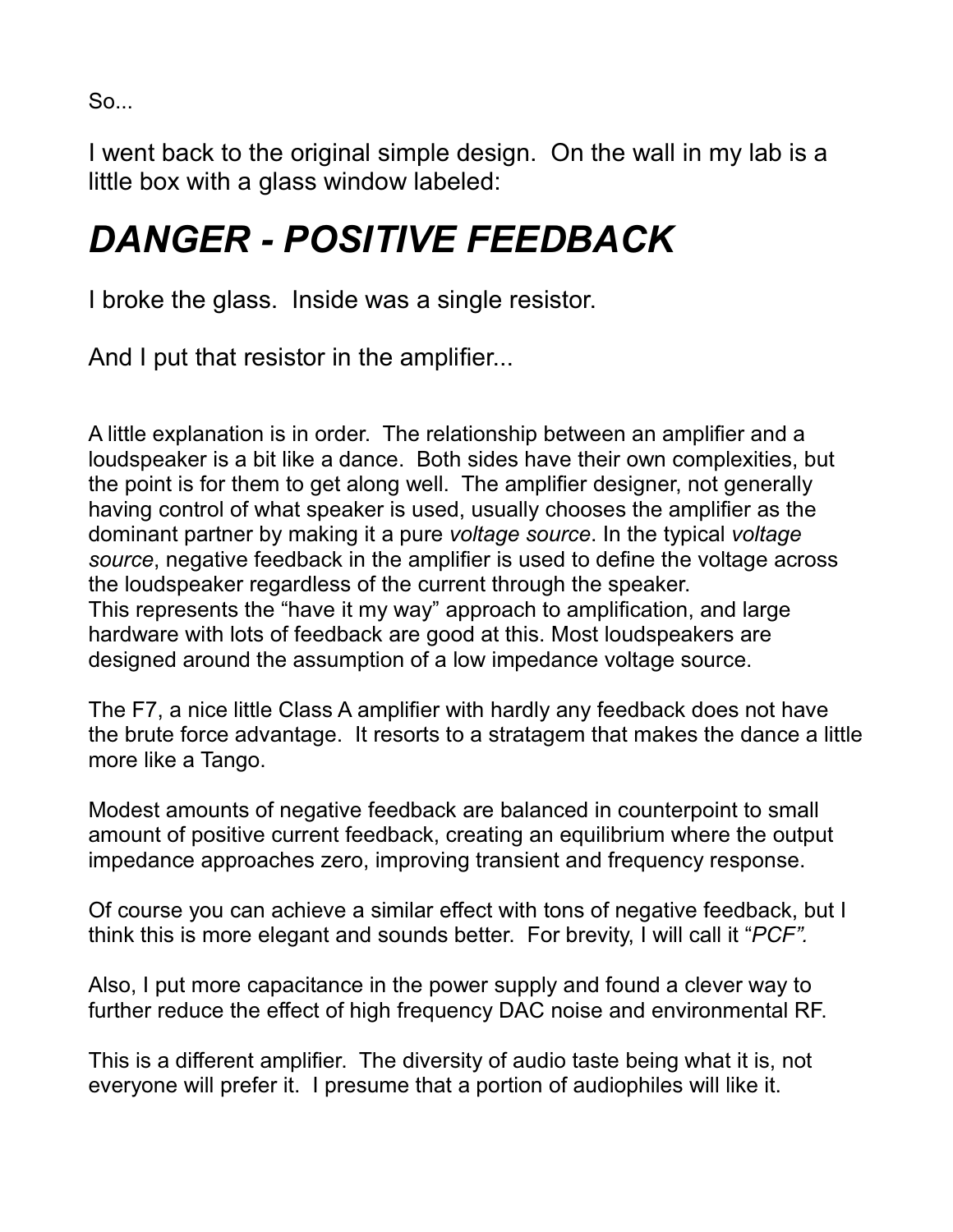#### **Nothing But the Facts:**

Distortion curve vs output power (1 KHz):



Spectrum of the distortion at 1 watt, 8 ohms and 1 Khz, noting the 10 dB ratio between 2<sup>nd</sup> and 3<sup>rd</sup> harmonic:

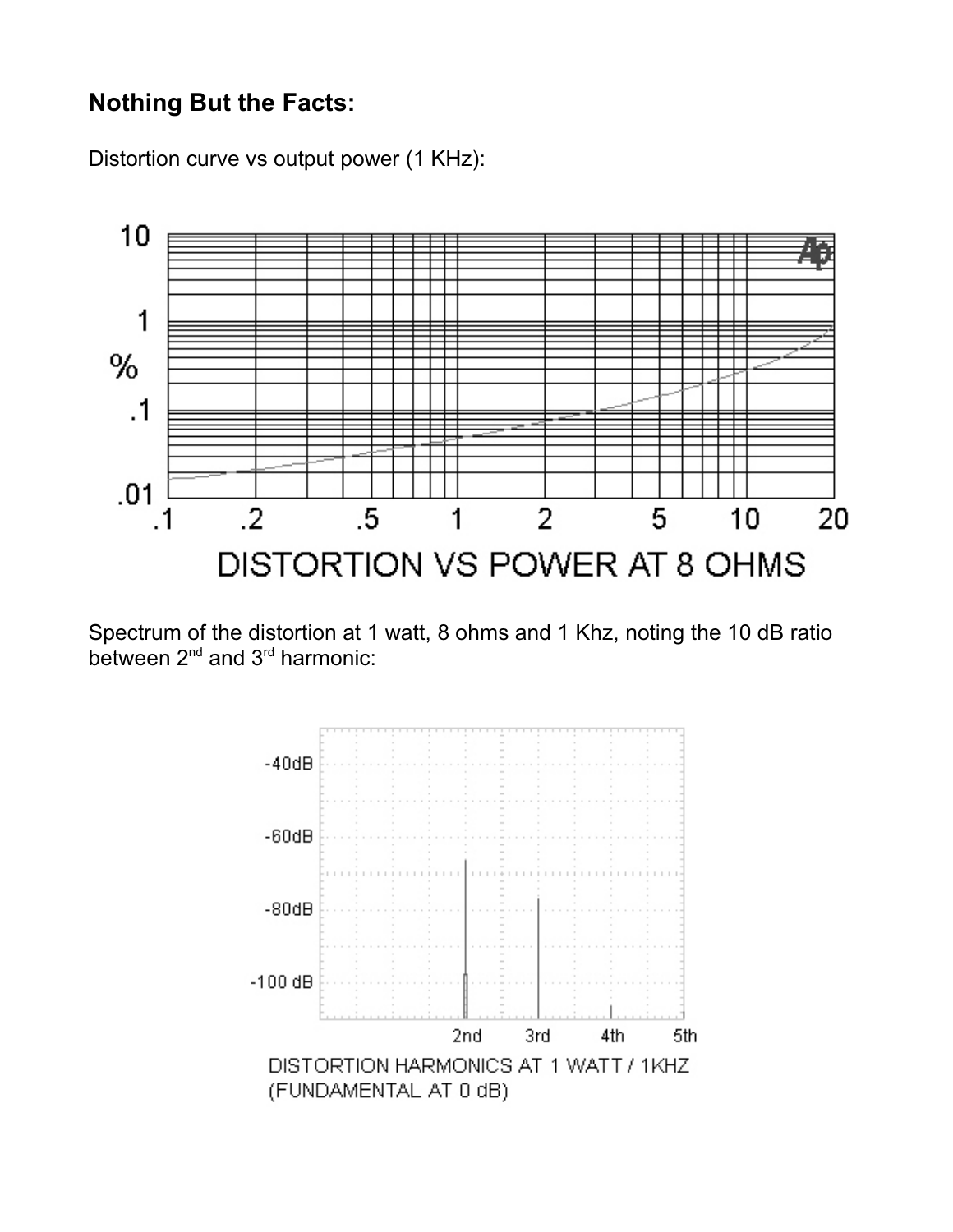That same test, showing the waveforms of the fundamental 1 watt tone and the distortion:



Output current through half the output stage, leaving Class A at 50 watts peak:

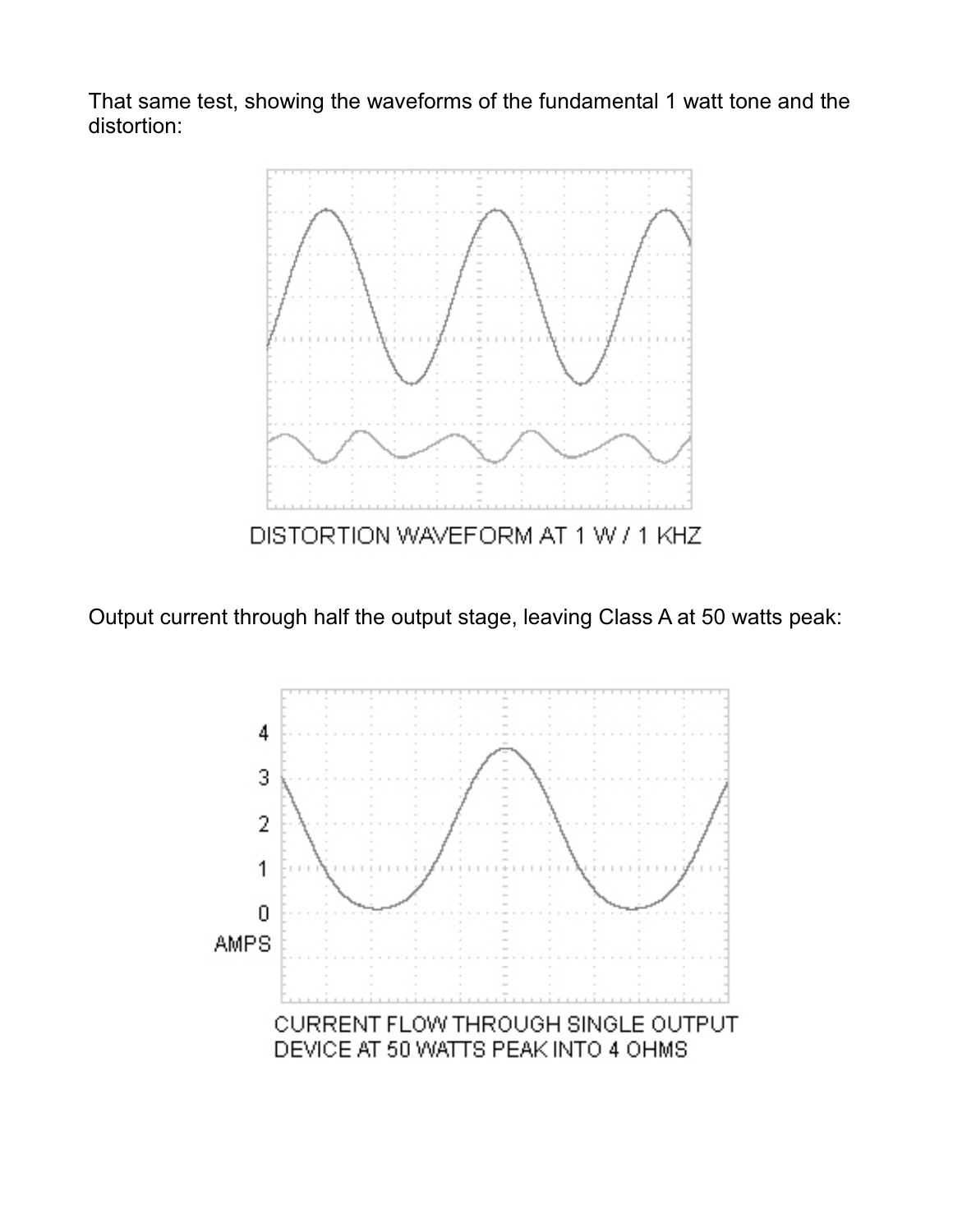Smooth clipping at 40 watts into 4 ohms:



Response vs Frequency:

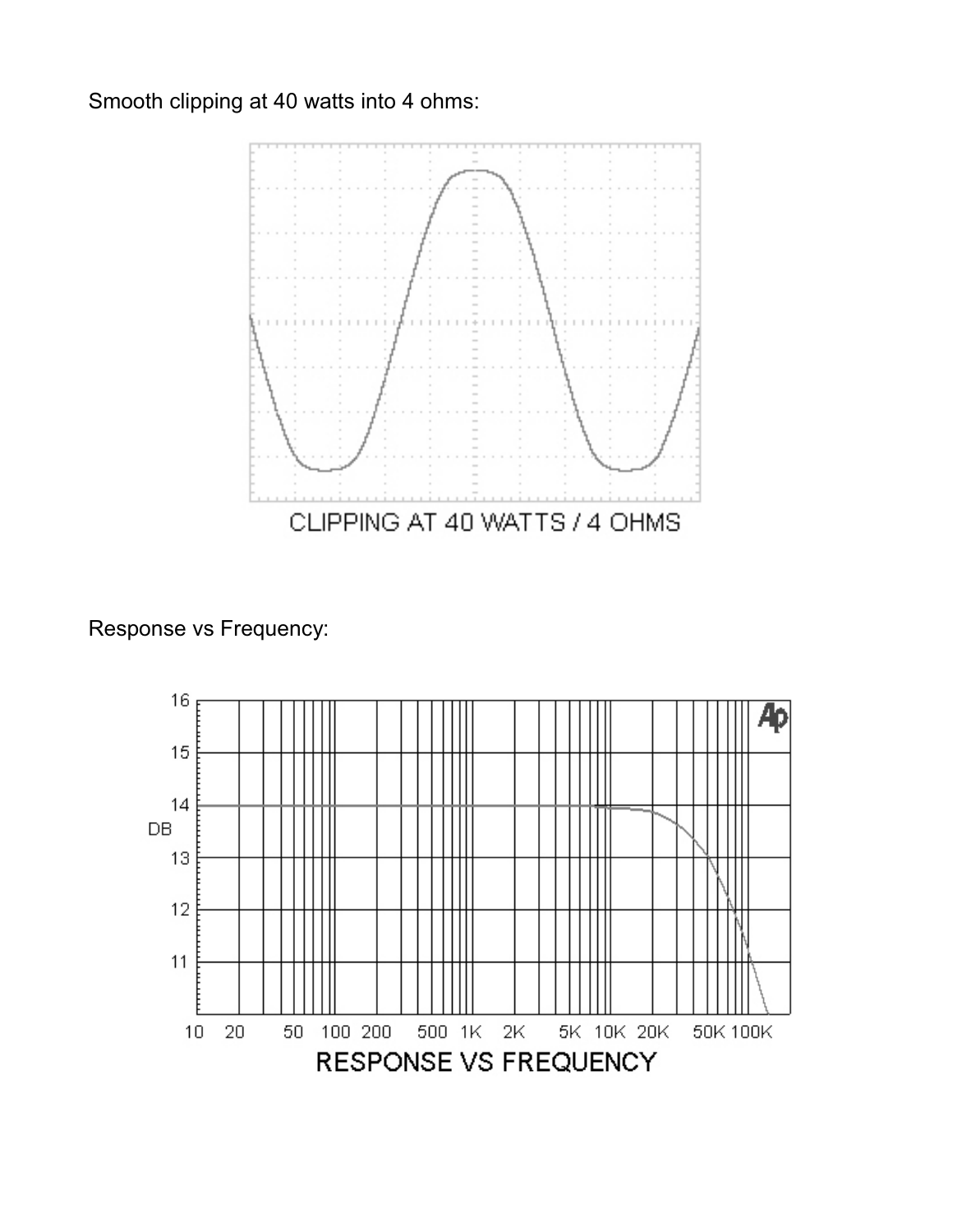10 Khz Square Wave at 28 Watts:



Here's where we get to see some of the differences afforded by a little positive current feedback.

I created a purely reactive loaded using a 1 mH coil in series with a 50 uF film capacitor which resonates at about 700 Hz to an impedance dip well below 1 ohm. Here you see the amplifier driving that load with a 180 Hz square wave – showing the ringing induced. The improvement in control is readily apparent.



F7 SQUARE WAVE INTO 1MH + 50 UF SERIES LOAD **RIGHT = WITH POSITIVE CURRENT FEEDBACK**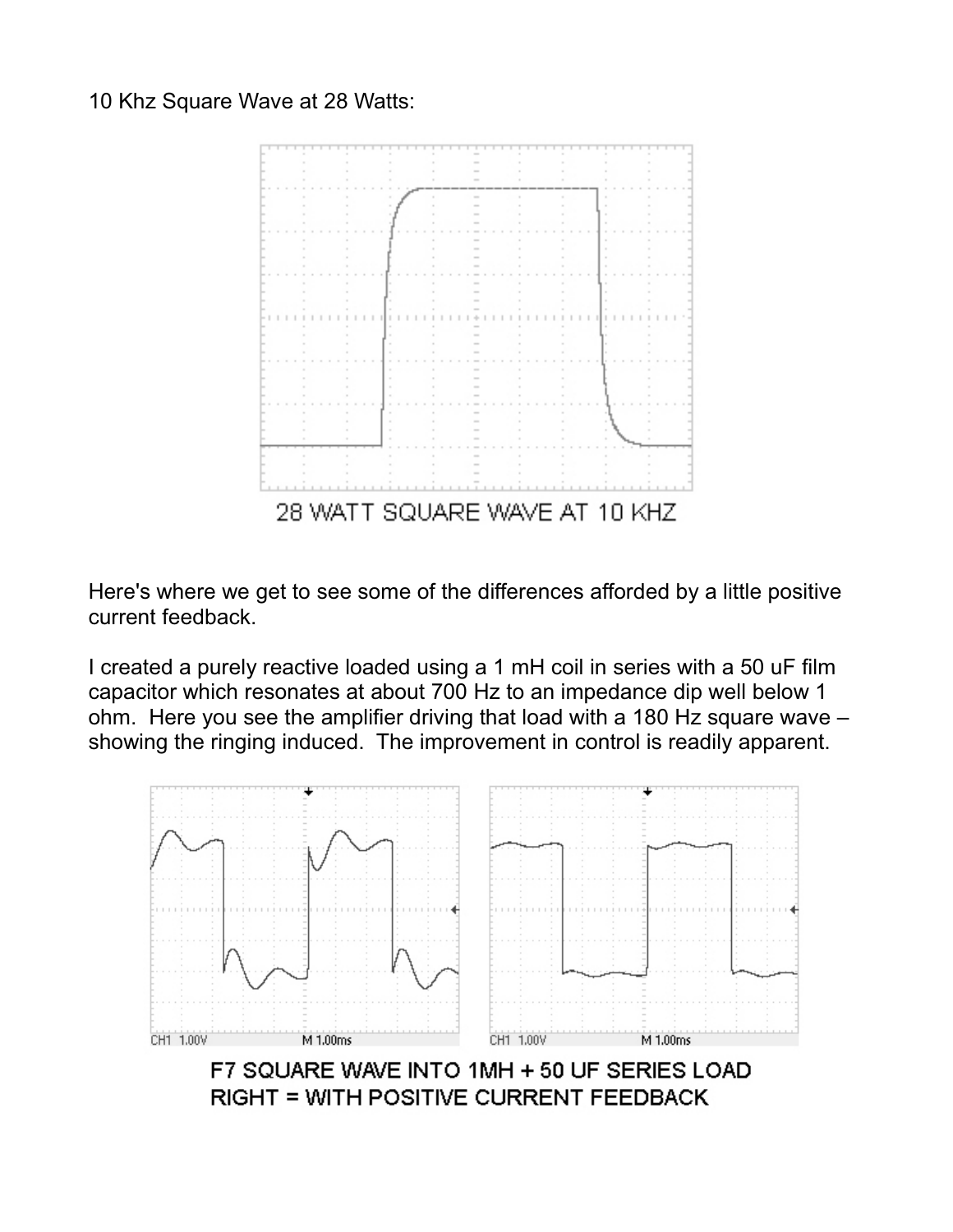I also created a difficult test load reflecting an amalgam of the sorts of things seen in several popular loudspeakers. Here is the impedance of that load, dipping down below 3 ohms at two points:



And here is the response of the amplifier into this load with and without pcf.

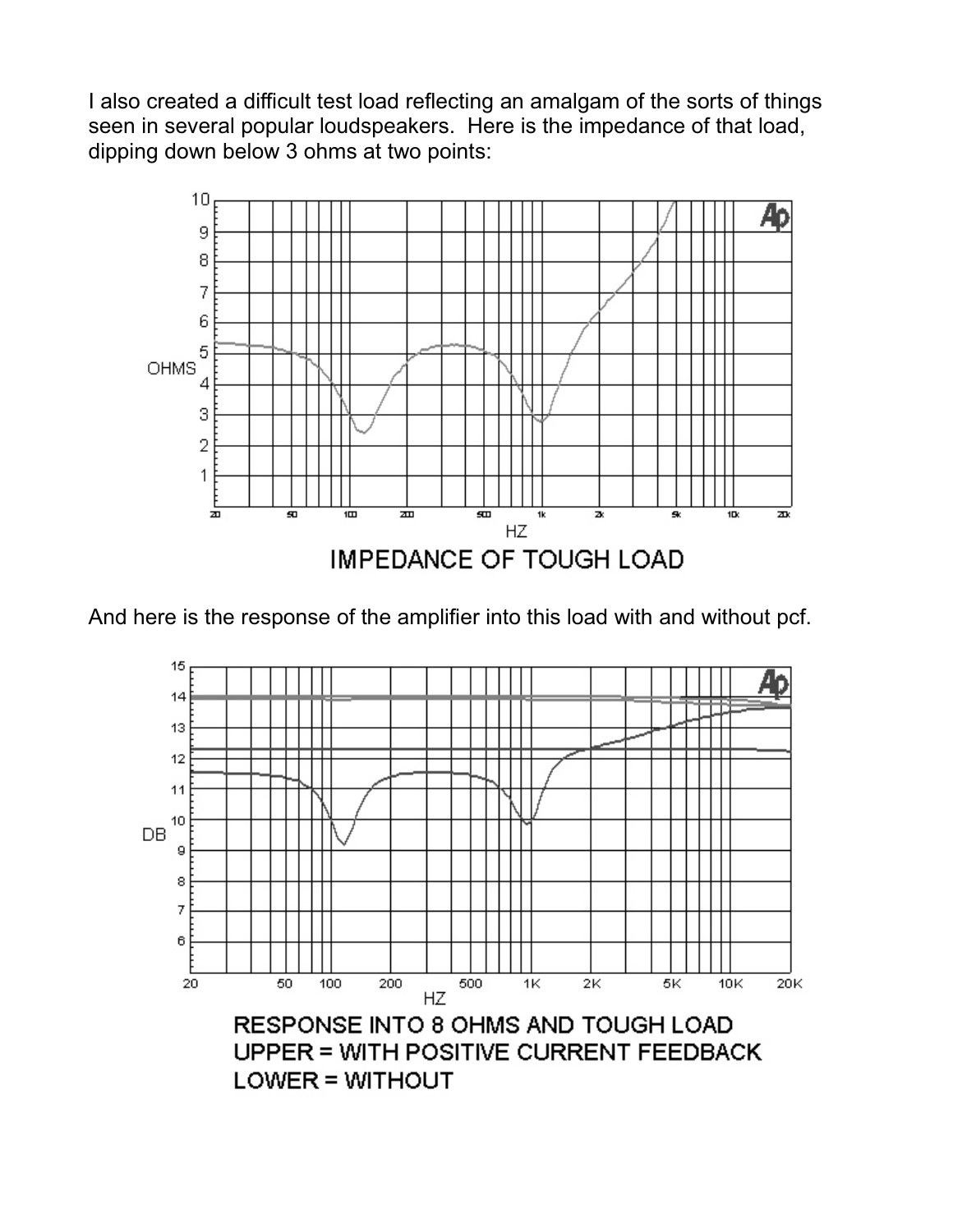How's the distortion when pcf is applied? Here is a distortion vs frequency plot of that amplifier into 8 ohms and also the tough load. With or without PCF, we see that the distortion goes up a bit when confronted by 2.5 ohm loads, but this is expected from any amplifier – more power is being delivered at those impedances, particularly from the amp with PCF, whose output voltage is not sagging.



It is understood that pcf allows for slightly more distortion in proportion to the amount of positive feedback employed. Another way of viewing it is that the amount of positive feedback is subtracted from the negative feedback, and so the result is similar to simply having less negative feedback in the first place, in this case the amount being about 2 dB, which is not much at all.

#### **Conclusion**

In case you haven't noticed, I enjoy amplifiers with some personality. They don't have to measure perfect, they just have to sound good. This is a very simple little Class A amplifier with lots of personality, and I hope you enjoy it as I do.

Nelson Pass 12/5/16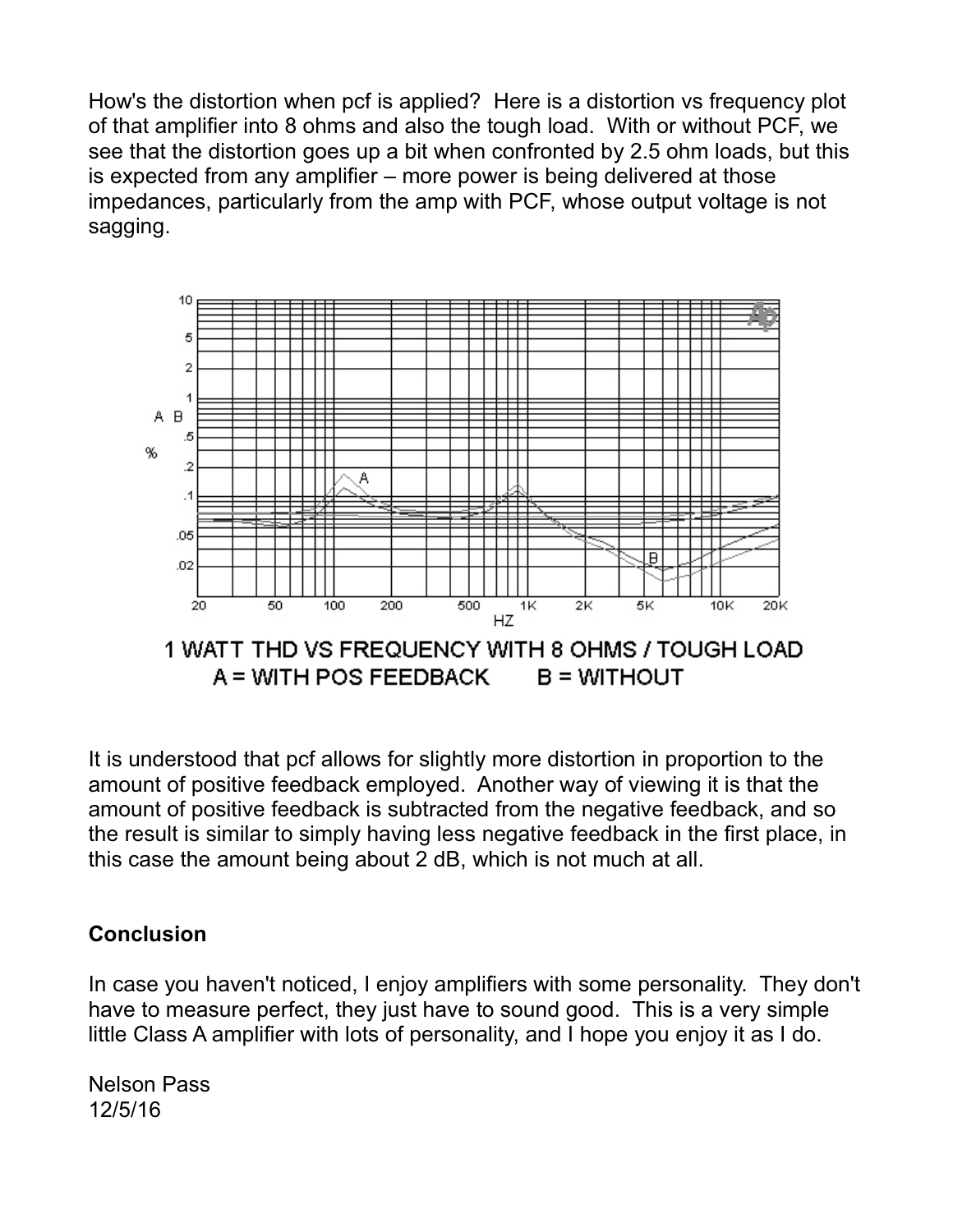#### **Nominal specifications:**

| Measured at 120 V AC and an 8 ohm load: |                                                                    |
|-----------------------------------------|--------------------------------------------------------------------|
| Distortion @ 1 watt                     | 0.05%                                                              |
| Input Impedance                         | 10 Kohm                                                            |
| Gain                                    | 14.5 dB                                                            |
| Input Sensitivity (1 watt)              | 0.53V                                                              |
| Input Sensitivity (max output)          | 2.7V                                                               |
| Damping Factor                          | >100                                                               |
| Output power 8 ohms                     | 20 watts @ 2% THD, 1KHz                                            |
| Output power 4 ohms                     | 30 watts @ 3% THD, 1KHz                                            |
| Class A envelope                        | 40 watts peak $@$ 4 ohms                                           |
| Frequency response                      | DC to -3 dB @ 100 KHz                                              |
| <b>Noise</b>                            | 100 uV unweighted, 20-20 KHz                                       |
| Power consumption                       | 170 watts                                                          |
| Fuse                                    | 3AG slow blow type -<br>2.5 Amp for 120VAC<br>1.25 Amp for 240 VAC |

**Warranty**: Parts and labor for 3 years, not covering shipping costs or consequential damages.

Copyright 2016 General Amplifier

Contact: www.Firstwatt.com nelson@passlabs.com